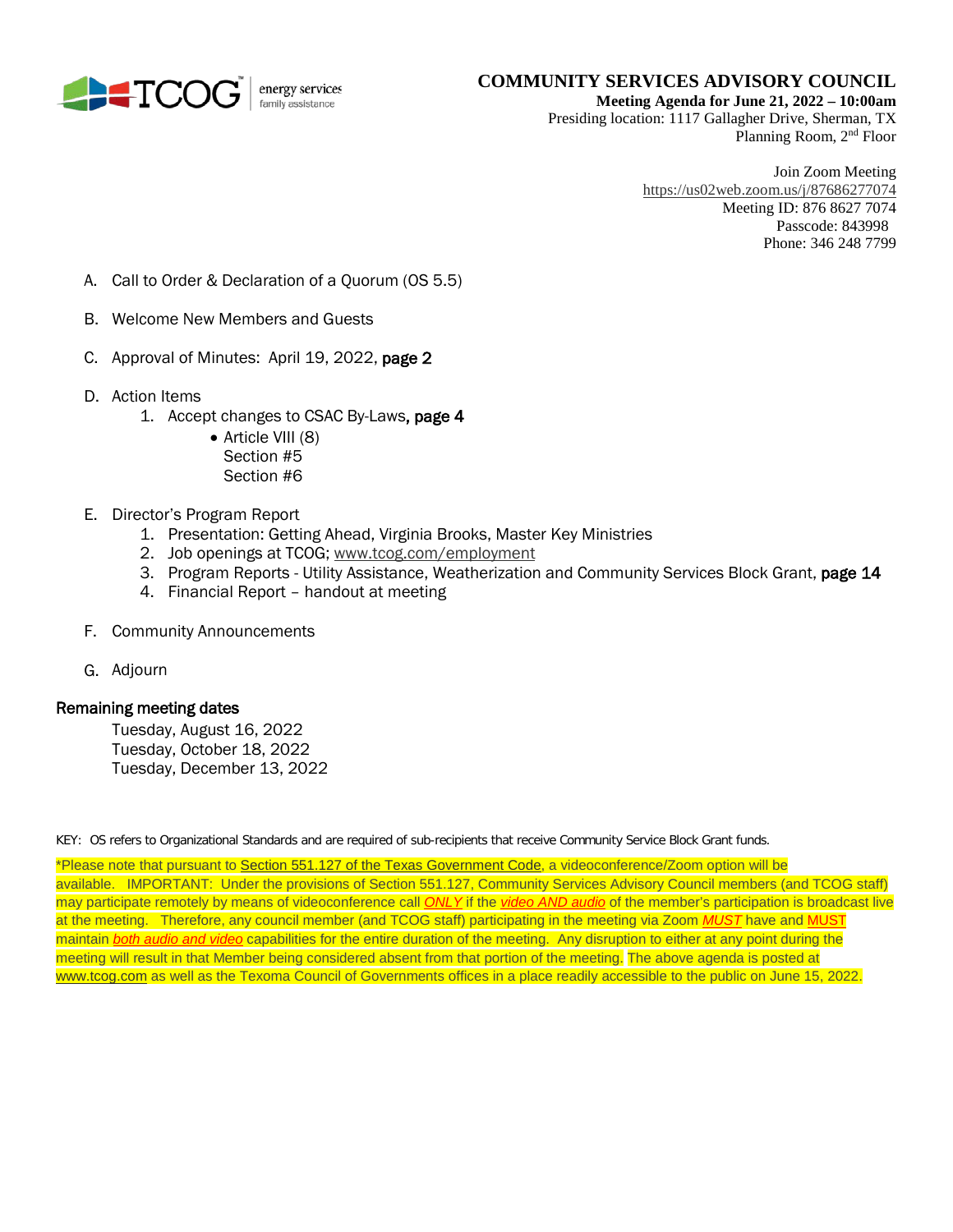| <b>BOARD MEETING MINUTES</b>                                                                   |                                                                                                                              |                                                                                                                                                                                                |                  | <b>DATE: APRIL 19, 2022</b>              |                 |                              |                    |                |                 |  |  |
|------------------------------------------------------------------------------------------------|------------------------------------------------------------------------------------------------------------------------------|------------------------------------------------------------------------------------------------------------------------------------------------------------------------------------------------|------------------|------------------------------------------|-----------------|------------------------------|--------------------|----------------|-----------------|--|--|
| <b>MEETING CALLED</b><br><b>TO ORDER BY:</b>                                                   |                                                                                                                              | Tiffany Dancer called the meeting to order at 10:02am.                                                                                                                                         |                  |                                          |                 |                              |                    |                |                 |  |  |
| <b>TYPE OF MEETING</b>                                                                         |                                                                                                                              | Regular                                                                                                                                                                                        |                  |                                          |                 |                              | <b>QUORUM MET:</b> | <b>Yes</b>     |                 |  |  |
| <b>BOARD MEMBER</b><br><b>ATTENDEES</b>                                                        |                                                                                                                              | Private Sector: Julie Craig, Tiffany Dancer, Jordan Brummett<br>Poverty Sector: Trish McElvy, Kim Starrett, Angela Williams<br><b>Public Sector: None</b>                                      |                  |                                          |                 |                              |                    |                |                 |  |  |
| <b>BOARD MEMBERS</b><br><b>ABSENT</b>                                                          |                                                                                                                              | Public Sector: Tim LaVergne, II, David Turner                                                                                                                                                  |                  |                                          |                 |                              |                    |                |                 |  |  |
| <b>STAFF ATTENDEES</b>                                                                         |                                                                                                                              | Judy Fullylove, Energy Services Director<br><b>Bobbie McDonald, CSBG Caseworker</b>                                                                                                            |                  |                                          |                 |                              |                    |                |                 |  |  |
| <b>GUEST ATTENDEES</b>                                                                         | Lonnie Smith, On the Road Lending                                                                                            |                                                                                                                                                                                                |                  |                                          |                 |                              |                    |                |                 |  |  |
| <b>Agenda Topics</b>                                                                           |                                                                                                                              |                                                                                                                                                                                                |                  |                                          |                 |                              |                    |                |                 |  |  |
| TOPIC 1:                                                                                       |                                                                                                                              | Approval of Minutes from February 22, 2022                                                                                                                                                     |                  | <b>PRESENTER</b>                         |                 | <b>Tiffany Dancer, Chair</b> |                    |                |                 |  |  |
| <b>DISCUSSION</b>                                                                              | The Chair asked for council members to review minutes for corrections.                                                       |                                                                                                                                                                                                |                  |                                          |                 |                              |                    |                |                 |  |  |
| <b>CONCLUSIONS</b>                                                                             | There were no corrections presented by council members. The Chair asked for a motion to approve the<br>minutes as presented. |                                                                                                                                                                                                |                  |                                          |                 |                              |                    |                |                 |  |  |
| <b>ACTION</b>                                                                                  |                                                                                                                              |                                                                                                                                                                                                |                  | <b>PERSON RESPONSIBLE</b>                |                 |                              |                    | <b>OUTCOME</b> |                 |  |  |
| 2022                                                                                           |                                                                                                                              | A motion was made approve the minutes from February 22,                                                                                                                                        |                  |                                          | Jordan Brummett |                              |                    | NAY:           | <b>ABSTAIN:</b> |  |  |
| The motion was seconded.                                                                       |                                                                                                                              |                                                                                                                                                                                                |                  | Trish McElvy                             |                 |                              | YEA:<br>6          | $\Omega$       | $\Omega$        |  |  |
| TOPIC <sub>2</sub> :                                                                           |                                                                                                                              | Accept election results of Low-income<br>representative for Fannin County                                                                                                                      | <b>PRESENTER</b> | Judy Fullylove, Energy Services Director |                 |                              |                    |                |                 |  |  |
| <b>DISCUSSION</b>                                                                              |                                                                                                                              | Kim Starrett applied to represent Fannin Co as the Low-Income representative. She is a Getting Ahead<br>participant and has been involved with various food initiatives throughout the county. |                  |                                          |                 |                              |                    |                |                 |  |  |
| <b>CONCLUSIONS</b>                                                                             |                                                                                                                              | Ms Fullylove explained that council members voted to accept the application of Kim Starrett of Fannin Co by<br>email vote on April 5, 2022. The election was also held on April $5th$ .        |                  |                                          |                 |                              |                    |                |                 |  |  |
| <b>ACTION</b>                                                                                  |                                                                                                                              |                                                                                                                                                                                                |                  | <b>PERSON RESPONSIBLE</b>                |                 |                              | <b>OUTCOME</b>     |                |                 |  |  |
| A motion was made to accept the results of the Low-Income<br>representative for Fannin County. |                                                                                                                              |                                                                                                                                                                                                |                  | <b>Angela Williams</b>                   |                 |                              | Yea:               | Nay:           | Abstain:        |  |  |
| The motion was seconded.                                                                       |                                                                                                                              |                                                                                                                                                                                                |                  | <b>Trish McElvy</b>                      |                 |                              | 6                  | $\mathbf{0}$   | $\mathbf{0}$    |  |  |
| <b>NA</b><br>TOPIC 3:                                                                          |                                                                                                                              |                                                                                                                                                                                                | <b>PRESENTER</b> |                                          |                 |                              |                    |                |                 |  |  |
| <b>DISCUSSION</b>                                                                              |                                                                                                                              |                                                                                                                                                                                                |                  |                                          |                 |                              |                    |                |                 |  |  |
| <b>CONCLUSIONS</b>                                                                             |                                                                                                                              |                                                                                                                                                                                                |                  |                                          |                 |                              |                    |                |                 |  |  |
| <b>ACTION</b>                                                                                  |                                                                                                                              |                                                                                                                                                                                                |                  | <b>PERSON RESPONSIBLE</b>                |                 |                              | <b>OUTCOME</b>     |                |                 |  |  |
|                                                                                                |                                                                                                                              |                                                                                                                                                                                                |                  |                                          |                 |                              | Yea:               | Nay:           | Abstain:        |  |  |
|                                                                                                |                                                                                                                              |                                                                                                                                                                                                |                  |                                          |                 |                              | $\mathbf{0}$       | $\mathbf{0}$   | $\mathbf{0}$    |  |  |
|                                                                                                |                                                                                                                              |                                                                                                                                                                                                |                  |                                          |                 |                              |                    |                |                 |  |  |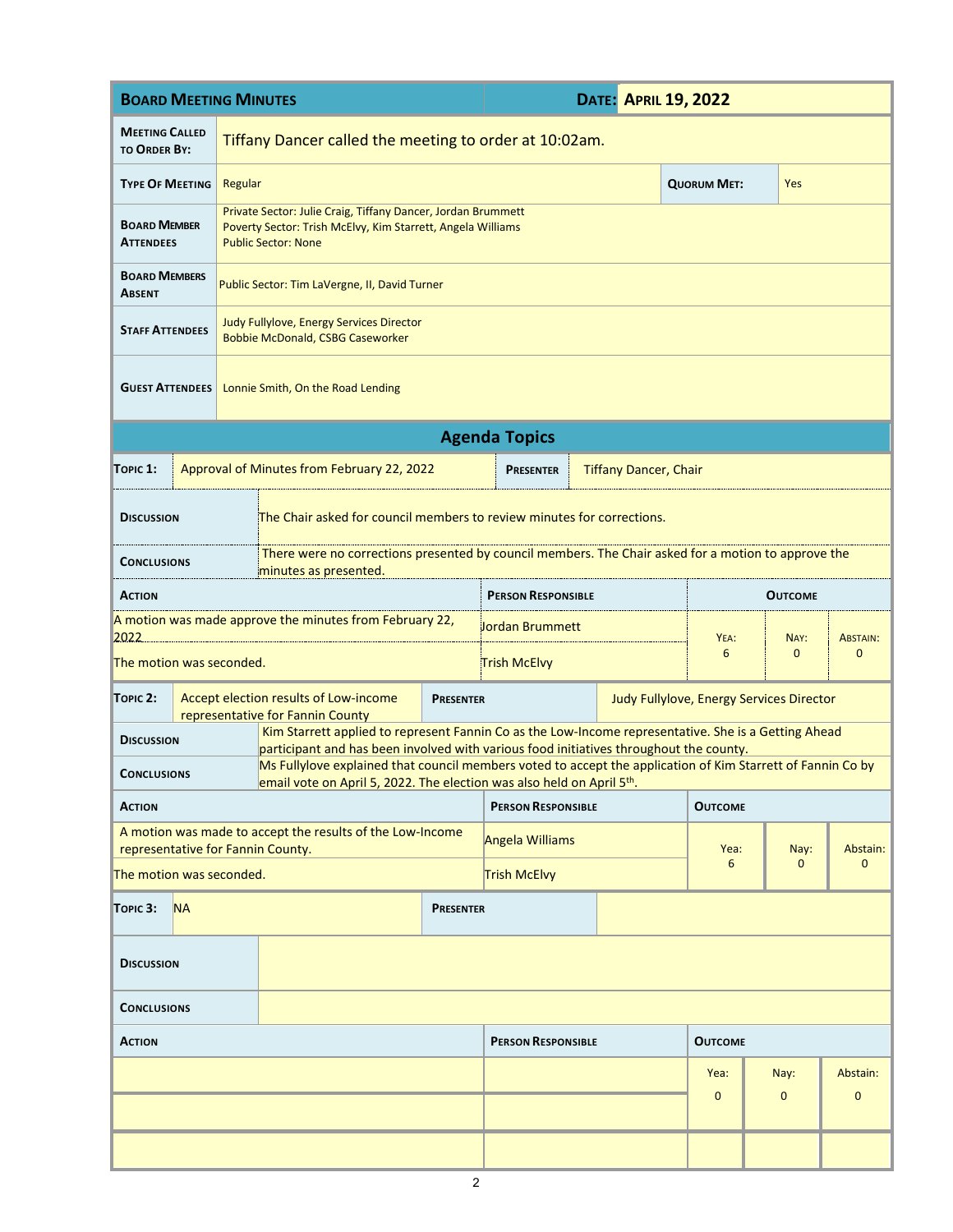| <b>BOARD MEETING MINUTES</b>                                                                           |           |  |  |                                   | <b>DATE: APRIL 19, 2022</b> |      |              |              |  |
|--------------------------------------------------------------------------------------------------------|-----------|--|--|-----------------------------------|-----------------------------|------|--------------|--------------|--|
| <b>MEETING CALLED</b><br>Tiffany Dancer called the meeting to order at 10:02am.<br><b>TO ORDER BY:</b> |           |  |  |                                   |                             |      |              |              |  |
| TOPIC <sub>4</sub> :                                                                                   | <b>NA</b> |  |  | <b>PRESENTER</b>                  |                             |      |              |              |  |
| <b>DISCUSSION</b>                                                                                      |           |  |  |                                   |                             |      |              |              |  |
| <b>CONCLUSIONS</b>                                                                                     |           |  |  |                                   |                             |      |              |              |  |
| <b>ACTION</b>                                                                                          |           |  |  | <b>PERSON RESPONSIBLE</b>         | <b>OUTCOME</b>              |      |              |              |  |
|                                                                                                        |           |  |  |                                   |                             | Yea: | Nay:         | Abstain:     |  |
|                                                                                                        |           |  |  |                                   |                             |      | $\mathbf{0}$ | $\mathbf{0}$ |  |
|                                                                                                        |           |  |  |                                   |                             |      |              |              |  |
|                                                                                                        |           |  |  |                                   |                             |      |              |              |  |
|                                                                                                        |           |  |  |                                   |                             |      |              |              |  |
| <b>BOARD CHAIR SIGNATURE:</b>                                                                          |           |  |  | <b>BOARD SECRETARY SIGNATURE:</b> |                             |      |              |              |  |
|                                                                                                        |           |  |  |                                   |                             |      |              |              |  |

#### **Director's Program Report**

**E.1.** Lonnie Smith, CEO of On the Road Lending, [www.ontheroadlending.org.](http://www.ontheroadlending.org/) was introduced by Judy Fullylove. Mr. Smith spoke to the council about the program and how it can help low-income clients obtain a low interest loan for a used car. The program could possibly be the solution to fill transportation needs of clients. Clients can have a credit score as low as 520; once accepted into the program a client will be assigned a financial counselor. These are good used cars from 3-5 years old and are still under warranty. Clients should have a steady job and preferably housing. However, each client circumstance is different and each household is considered on a case-by-case basis. If referring clients to the program have them say that TCOG is how they learned about the program. Mr. Smith answered several questions from council members.

**E.2.** Judy Fullylove provided the council with a written Director's report. Report highlights included: a customer service center with three employees to help with telephone and email inquiries from clients. She also updated the council on the the Low-Income Water assistance program and the contract approval by TCOG's Governing Board to occur later in the week. Utility assistance is searching for a replacement for it's Collin County office to replace Mr. Michael Costello who has resigned effective May 27, 2022.

Weatherization – is moving from the 2<sup>nd</sup> floor to the 4<sup>th</sup> floor in May due to the expansion of the utility program. Weatherization is also searching for a new Inspector due to the unexpected resignation an Inspector.

CSBG – Cooke county is hosting a Bridges Out of Poverty discussion on April 27<sup>th</sup>. The event is bringing together community leaders who are interested in starting Getting Ahead Classes. Angela Williams, the new Low-Income Sector presentative in Cooke County completed orientation and online Open Meetings Act and Public Information Act training. Bobbie McDonald provided a case management report.

**E.3** The Financial scorecard was presented and explained. The 2021 CEAP and LIHEAP contracts are in the closeout period. All other contracts are operating within expected timelines.

**E.4.** The council reviewed the roster. Corrections were submitted to Judy Fullylove.

**F.** Community announcements included upcoming fundraisers.

**G.** Meeting adjourned at 11:32a.m.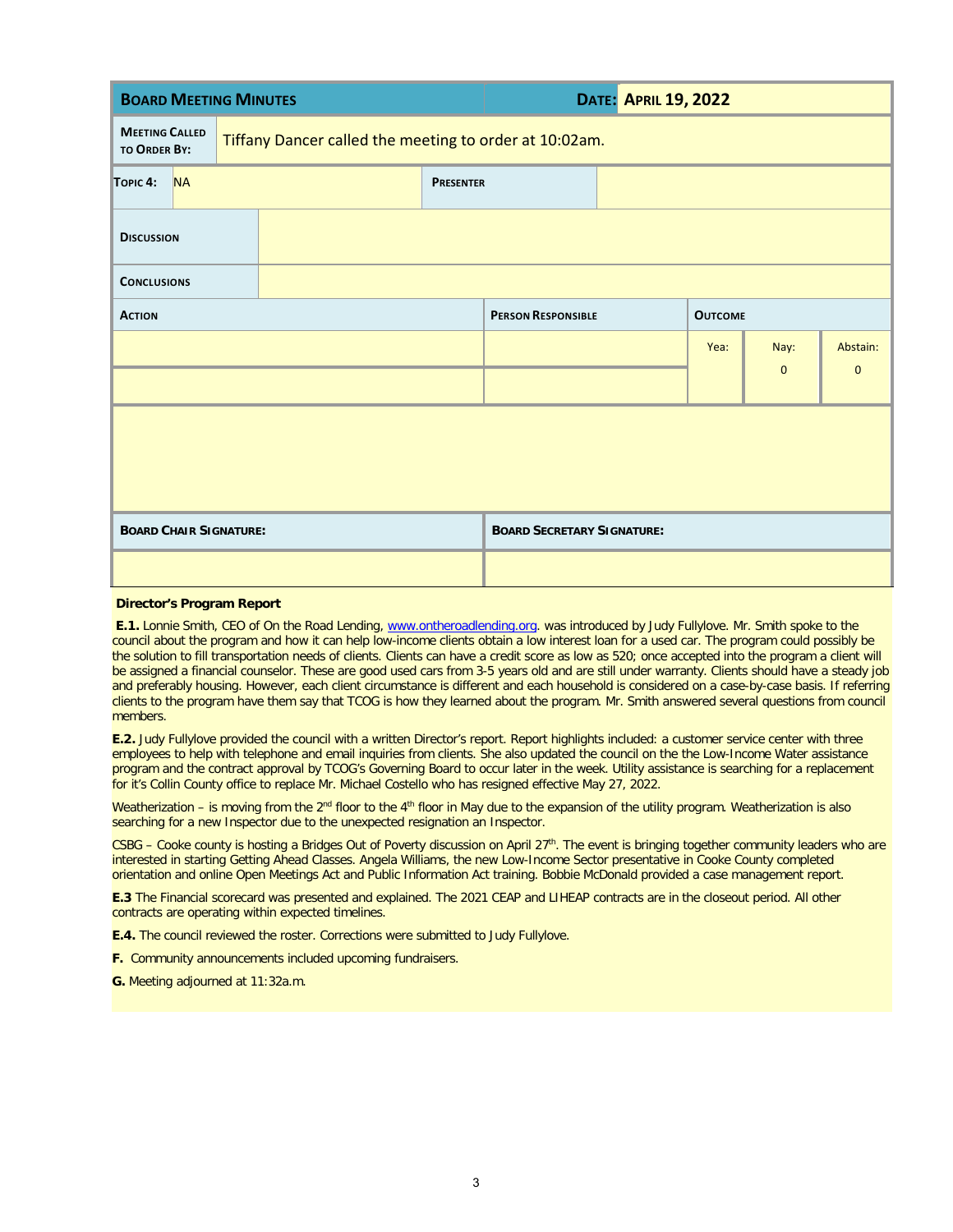#### **TEXOMA COUNCIL OF GOVERNMENTS COMMUNITY SERVICES ADVISORY COUNCIL BYLAWS**

#### ARTICLE I

#### **NAME**

The name of this body shall be the Texoma Council of Governments Community Services Advisory Council (CSAC) located at 1117 Gallagher Drive, Sherman, TX 75090.

#### ARTICLE II

### **AUTHORITY**

The Community Services Advisory Council is created by the Texoma Council of Governments (TCOG) in coordination with the Texas Department of Housing and Community Affairs, and US. Department of Health and Human Services pursuant to Public Law 105-285 Section 676B.

### ARTICLE III

#### **FUNCTION**

The primary function of the Community Services Advisory Council is to:

- (A) Participate in the development, planning, implementation, review and evaluation of programs designed to serve low-income communities in the Texoma regional Counties of Cooke, Fannin, and Grayson;
- (B) To work with three (3) significant groups in the community including the lowincome, the public and the private sectors, to seek out, identify and eliminate the causes of poverty within the designated service area.
- (C) To assist in making the entire community more responsive to the needs and interests of low-income people by mobilizing available resources and bringing about greater institutional responsiveness.
- (D) To plan and develop a system of priorities among projects, activities and areas as needed for the most effective and efficient use of resources focusing on low income populations.
- (E) Provide recommendations to the Texoma Council of Governments' Governing Board regarding the administration of programs and services that fall under the purview of Community Services Block Grant and the Community Action Strategic Plan.

### ARTICLE IV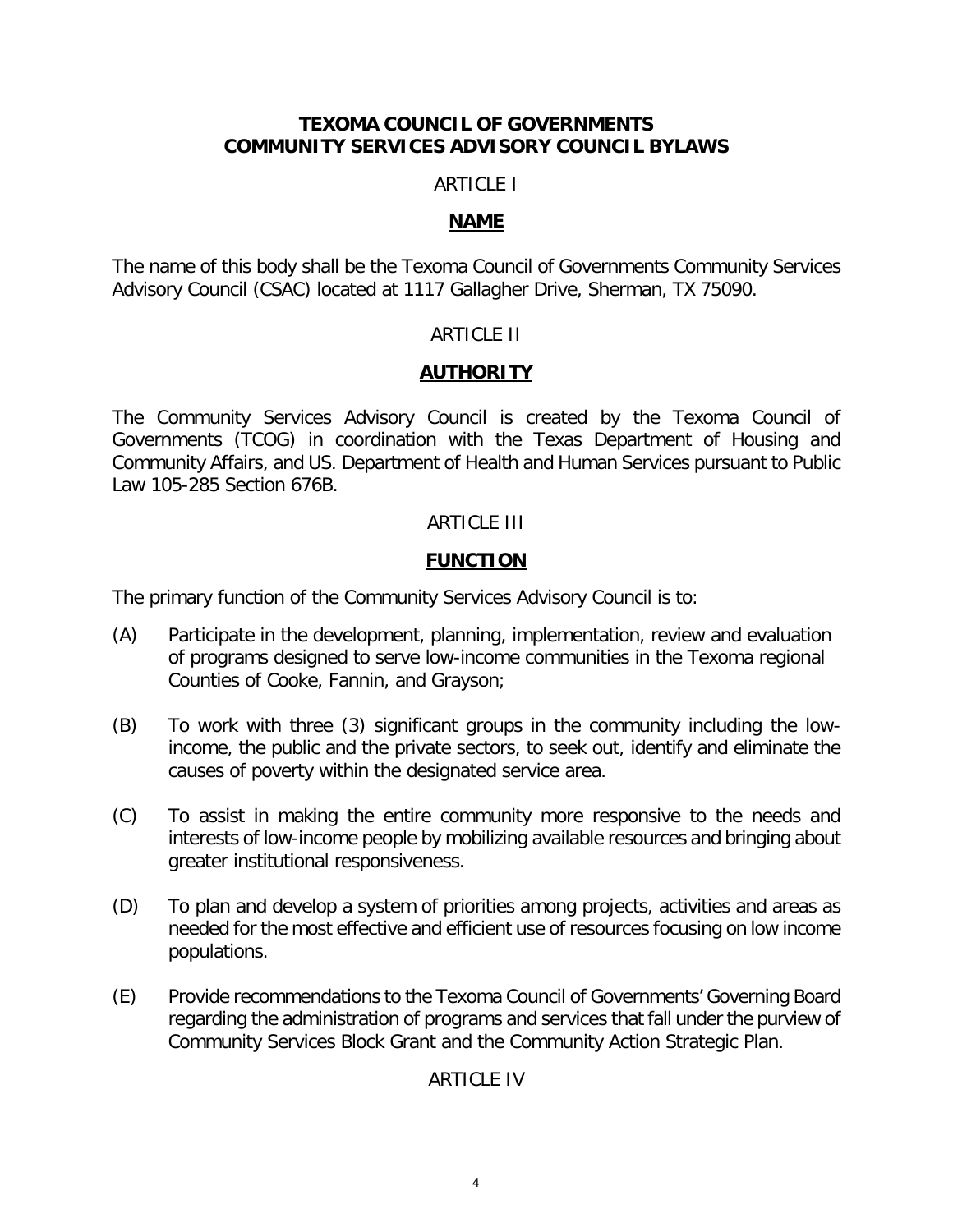### **MEMBERSHIP**

### Section 1:

Council membership shall be determined by majority vote of the CSAC and shall be confirmed by the Texoma Council of Governments' Governing Board.

Prospective CSAC members shall complete and submit to the Council an application in the form approved by the Council. All applicants will be checked against the State and Federal Governmental Debarment list. After each prospective Council member has submitted the application, has been selected to serve on the Council through the appropriate selection process described below for the sector in which she/he proposes to serve, and has been determined by the Council (or a committee thereof) to meet the qualifications set by the Council for membership, the CSAC shall vote whether to elect him or her to the Council.

### Section 2:

The Council shall consist of no fewer than nine (9) and no more than fifteen (15) voting members from the public, low-income and private sectors.

Staff members from the Energy Services Program shall serve in a non-voting capacity.

The total membership of the CSAC shall always be equally divisible by three sectors (public, low-income, and private) in accordance with relevant provisions of the Federal Community Services Block Grant and applicable State statutes.

A CSAC roster of membership and attendance specifying the name of each Council member, category of membership, and term of membership and attendance shall be maintained and systematically updated to be current and accurate by the Secretary of the CSAC.

#### Section 3:

Membership on the CSAC shall be for a two-year period. Two consecutive terms are permitted. Ex-Members can reapply to serve on the CSAC one-year after expired term.

#### Section 4:

Provision shall be made for ex-officio membership to assist with representation, education, and communication. Effort will be made to replace vacancies in the voting membership with current ex-officio members.

#### Section 5:

It is the policy of CSAC to provide equal opportunities without regard to race, color, religion, national origin, gender, sexual preference age, or disability.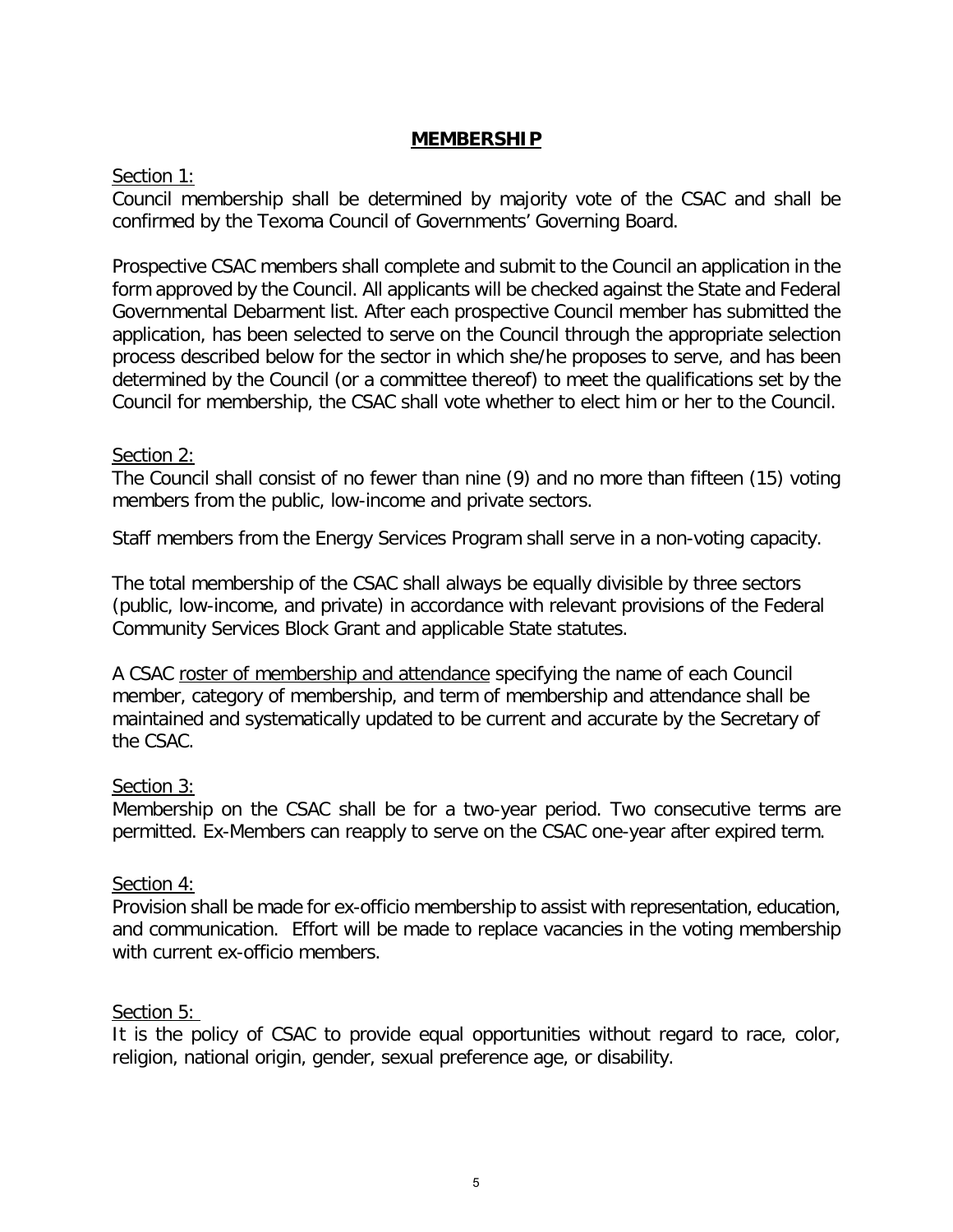### Section 6:

The membership of the CSAC shall be composed of the following:

At least one (1) democratically elected representative of the low-income sector and a resident of Cooke County, TX;

At least one (1) democratically elected representative of low-income sector and a resident of Fannin County, TX;

At least one (1) democratically elected representative of low-income sector and a resident of Grayson County, TX;

At least three (3) elected public officials. Elected officials must hold a current term of office when elected to the board and can serve on a school board, city council or as a county official. If elected term ends they may serve on CSAC until the end of calendar year or end of term;

And at least three (3) representatives of local businesses representing the private sector and that target populations working to transition families out of low-income.

#### Section 7: Removal from Office

Members may be removed for cause upon 75% vote of the membership taken at any organizational or other meeting provided each member has been given at least ten (10) days written notice that such action is to be considered at the meeting.

CSAC members are expected to attend all regular meetings. Any member that is absent for three (3) meetings consecutively, without contacting the Chair, or Program Manager, will forfeit their office automatically, upon notice from Council Chair.

Any Board member, regardless of the sector he/she represents, may be removed by a majority vote of the members present at a regularly scheduled Board meeting, for willful misconduct, unethical behavior, or violation of these Bylaws or for not acting in the best interest of the CSAC Board upon an appropriate hearing which shall include notice and an opportunity to be heard. Such hearing shall be informal and shall comply with the concepts of Due Process. At the option of the Board Member under consideration for removal, the meeting may be in public session or in executive session.

Advisory Council Members may resign at any time by delivering written notice to the Chair. Such resignation shall take effect upon receipt or at the time specified therein.

### ARTICLE V **Council Vacancies**

The Council shall take steps to ensure that vacant seats are filled in a timely manner subject to the approval of the Texoma Council of Governments' Governing Board.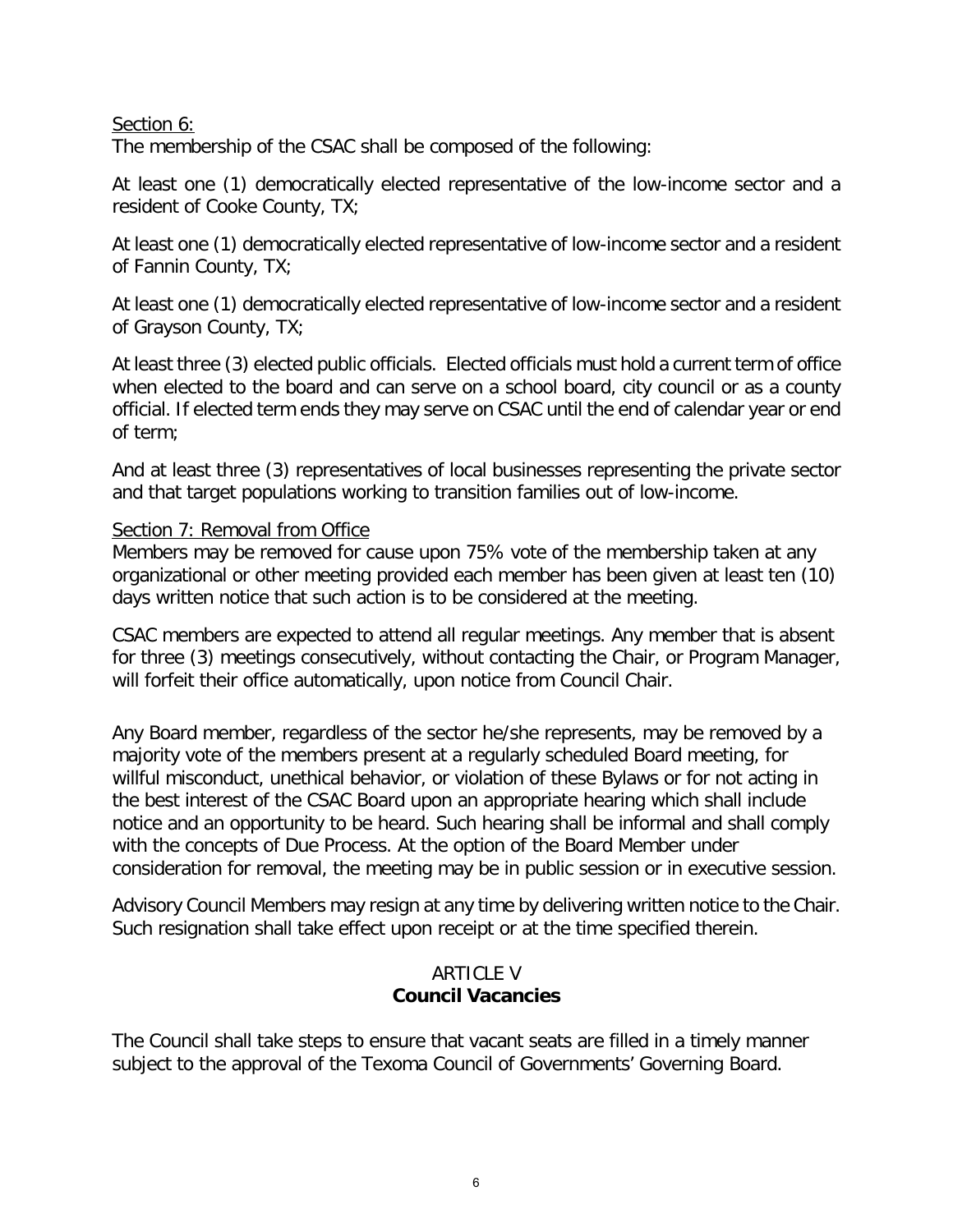When a vacancy occurs in a Public Sector member seat held by a public official, the CSAC shall select another public official to serve as a replacement member who may serve or appoint a designee to serve, subject to Council and Texoma Council of Governments approval.

When a vacancy occurs in a Public Sector seat held by a designee of a public official, the Council shall request that the public official either take the seat or name another designee, subject to approval by the Council. If the public official fails to take the seat or name another representative within a period specified by the Council, the Council shall select and recommend another public official to serve as a replacement member subject to the approval of the Texoma Council of Governments' Governing Board.

Vacancies in the low-income sector shall be filled using the same democratic process, originally used to fill the seat.

The Council shall fill vacancies in the Private Sector. Each successor shall hold office for the unexpired term of his/her predecessor or until the successor dies, resigns, is removed or becomes disqualified.

### ARTICLE VI

### **OFFICERS**

#### Section 1:

The officers of the CSAC shall be a Chairperson, a Vice-Chairperson and a Secretary. Officers will be elected by CSAC Members and subject to ratification by the Texoma Council of Governments' Governing Board.

### Section 2:

Officers will serve for a two year period. Two consecutive terms are permitted. Elections for Chairperson, Vice-Chairperson, and Secretary will take place every two years at a regularly scheduled CSAC meeting, provided that a quorum of the membership is present. Officers so elected must be approved by the Texoma Council of Governments' Governing Board before assuming office. Officers shall begin their term of office on immediately following their election.

#### Section 3:

The chairperson shall preside at all meetings of the CSAC. The chairperson shall be an exofficio member of all committees.

The chairperson shall appoint persons to complete terms of members who leave the CSAC before their term of office is completed.

### Section 4:

The vice-chairperson shall perform all the duties of the chairperson in the case of absence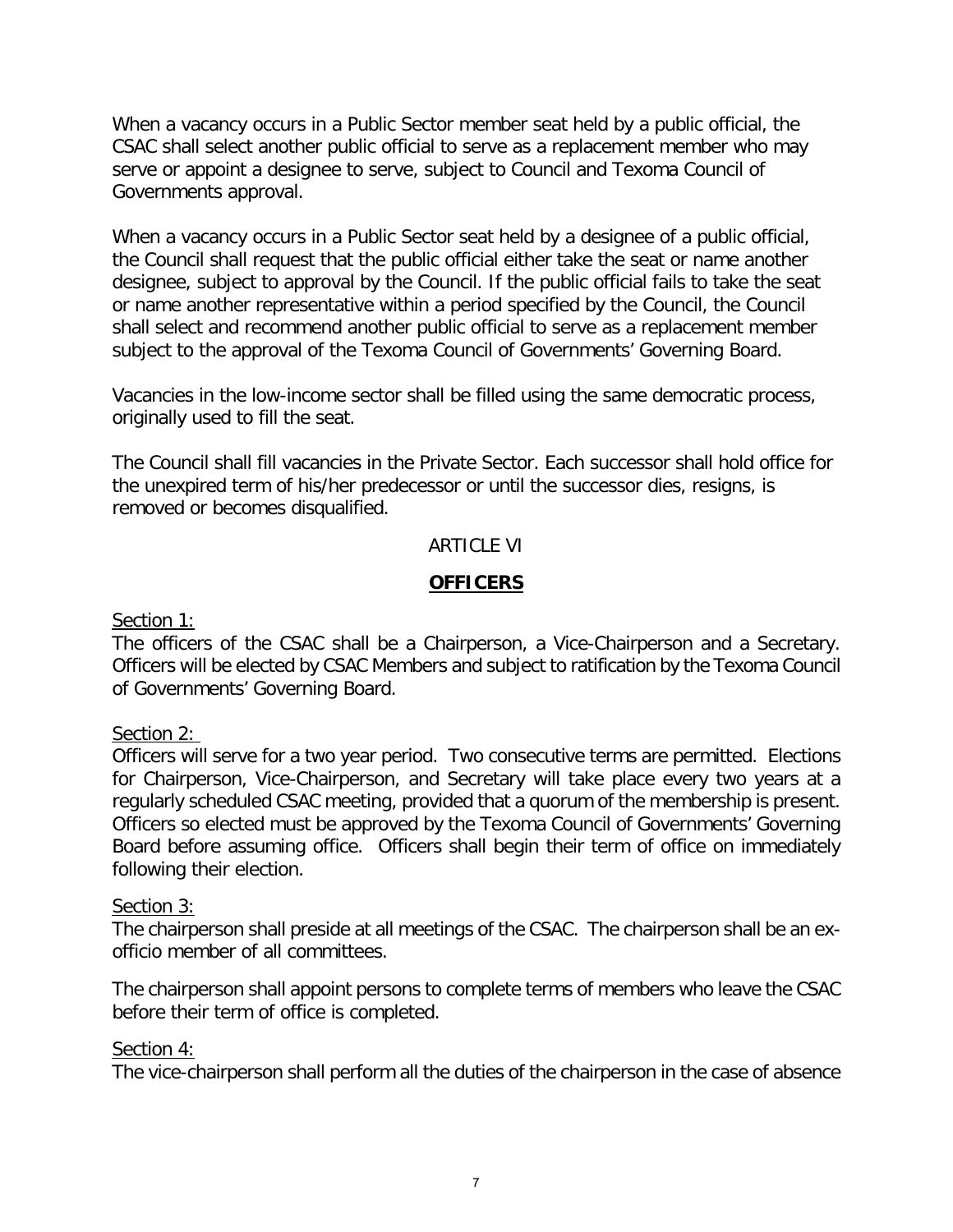or incapacity of the chairperson and when so acting, shall have all the duties, responsibilities, powers and privileges of the chairperson.

### Section 5:

The secretary shall record the meeting minutes, review and approve minutes of all meetings prior to their presentation to the council. Meetings shall be audio recorded and retained according to the Texas Open Meetings Act.

#### Section 6:

In case the chairperson or vice chairperson are absent and unable to perform their duties, the CSAC may appoint a chairperson, pro tem.

### Section 7:

In case the secretary is absent and unable to perform their duties, the chairperson or vice chairperson may appoint a secretary, pro tem.

Section 8:

The Energy Services Program Manager shall keep or supervise the keeping of the CSAC meeting minutes and shall perform such other and further duties as may be required or requested by the Council or Texas Department of Housing and Community Affairs.

### ARTICLE VII

### **COMMITTEES**

Section 1:

Officers of the CSAC, chair, vice chair, and secretary, shall serve as the Executive Committee.

### Section 2: Nominating Committee

Each year, as necessary, the chairperson of the CSAC shall appoint a nominating/membership committee for selection of the public and private sector representatives.

- A. The committee shall prepare a list of officer nominees from among the members of the council. The list of nominees shall be presented at a regularly scheduled CSAC meeting. The officers shall be elected at this meeting and installed in the first meeting following election. Additional nominations may be made from the floor.
- B. Each year, the committee shall review membership and attendance records and shall recommend action regarding attendance of membership. They shall also provide assurance that CSAC membership complies with the Bylaws.

### Section 3: Ad Hoc or other Standing Committees

Other ad hoc or standing committees may be appointed by the Council Chairperson with approval of the CSAC as needed. Committee members shall be appointed by the Council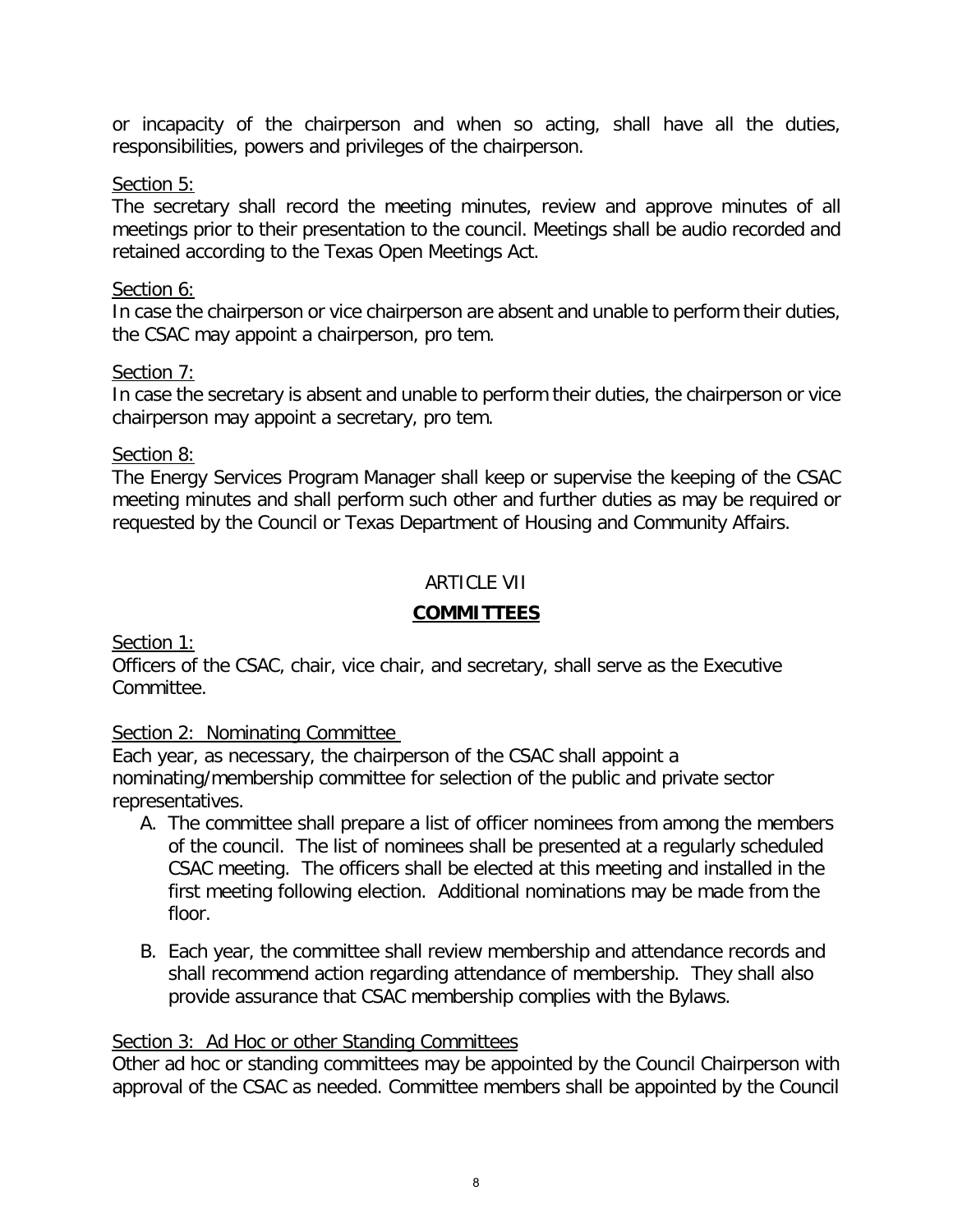Chairperson and shall serve at the pleasure of the Council. The Council Chairperson shall appoint committee chairs.

# Section 4:

Members of the committees may request the inclusion of persons from outside the CSAC in order to bring more information and expertise to bear on matters. Such persons shall have full voting privileges to the committee on which they have been included.

# Section 5:

Terms of membership on committees shall be established to achieve the purpose for which the committee was created. All standing and special committees of the Council shall fairly reflect the composition of the full Council.

Section 6:

The method for calling committee meetings shall be the same as that for calling council meetings to discharge their responsibility. Public notices shall not be required.

# Section 7:

The quorum for all standing and special committees shall be fifty percent (50%) plus one of the non-vacant seats on the committee. Any act of the majority of committee members at which a quorum is present shall constitute an action of that committee.

# Section 8:

Any and all actions of all standing and special committees shall be ratified by an Action of the Council at the next scheduled meeting of that Council in order for such actions to be effective. Minutes will be taken and retained by the Secretary of the Board.

# ARTICLE VIII

# **MEETINGS**

Section 1:

The CSAC shall meet five (5) times a year, or at other times as the chairperson deems necessary, or upon written request of not less than 25 percent of the members. One meeting may be deemed an Annual Meeting for the purpose of electing the officers of the corporation, reviewing the Bylaws, special recognitions or other major policies and procedures as deemed necessary.

### Section 2:

A. Notifications as to the day of the week, time, and place shall adhere to the policies and procedures of the Texas Open Meetings Act and Roberts Rules of Order. Notices thereof shall be mailed by the secretary to each member not less than 72 hours prior to a regular meeting.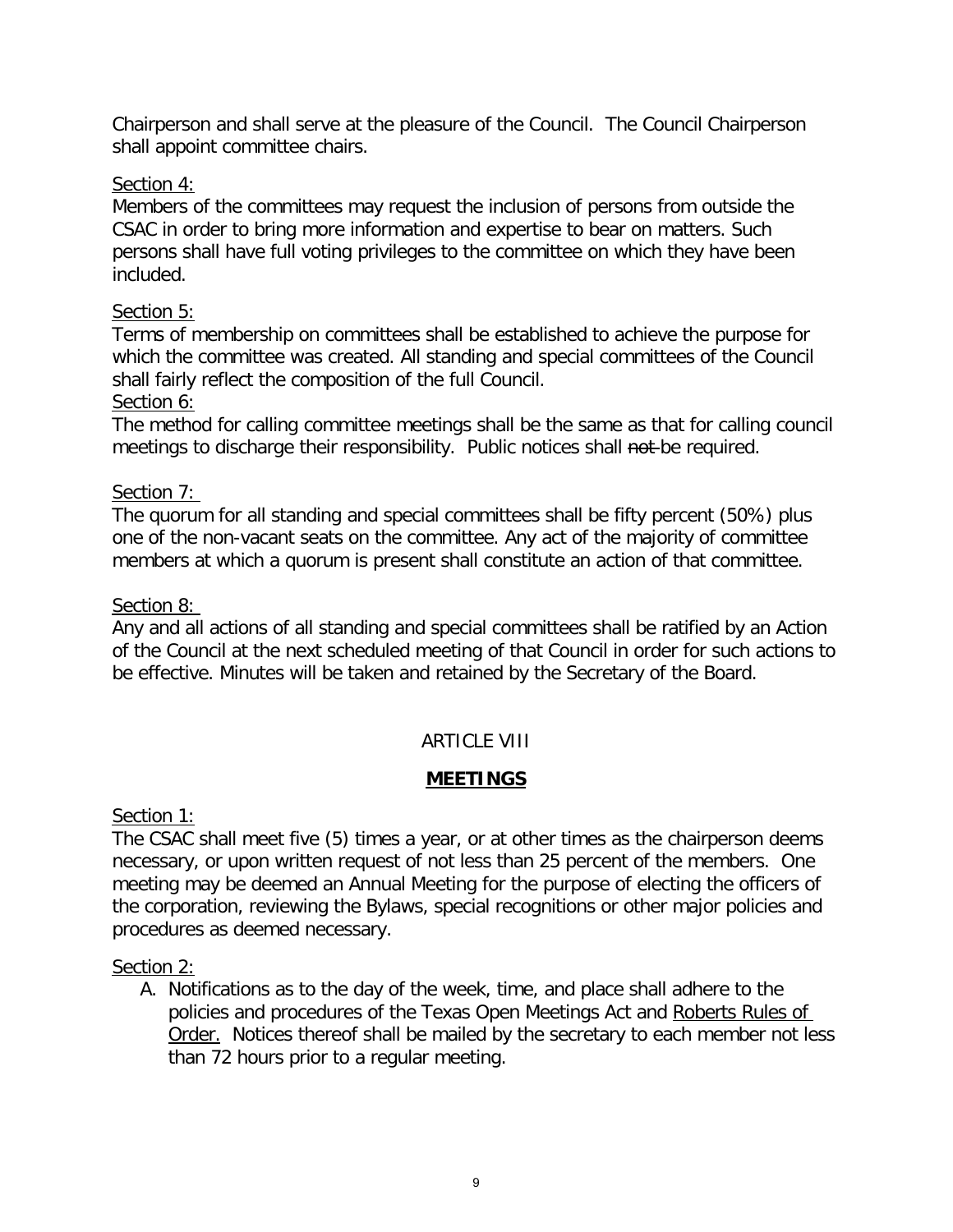B. Meetings of the CSAC will be held in an accessible, barrier-free location identified in the meeting notices.

### Section 3:

- A. Written requests for special or called meetings shall be acted upon with seven (7) days by the CSAC chairperson.
- B. Notice of any special or called meeting in matters of urgent business shall be distributed at least 24 hours prior to any special or called meeting by the CSAC chairperson.

#### Section 4:

All meetings of the CSAC and committees are open to the public.

Every regular, special or called meeting of the CSAC shall be conducted in compliance with the Texas Open Meetings Act (Texas Government Code, Section 551.001 et.seq.), the Public Information Act (Texas Government Code, Section 552 et.seq.) and any other law or regulation that may be applicable.

#### Section 5:

A quorum at any CSAC meeting will be half plus one of members.

A quorum shall consist of at least fifty percent (50%) plus one of the non-vacant Council positions. No vote shall be taken by the CSAC unless a quorum is in attendance. The action of the majority of the CSAC members at any meeting at which a quorum is present shall be an action of the Council. A hybrid meeting option will be offered in compliance with the TX Open Meetings Act.

#### Section 6: Minutes of Meetings

The Council shall keep written minutes of each meeting, except Executive Sessions, that include a record of the members present by category, items presented to the Council for action and the votes on all motions. Minutes of the previous meeting shall be distributed to Council members before the next meeting. The minutes, except Executive Sessions, shall be made available to the public upon request in accordance with the Open Meetings and Public Information Acts. Minutes will be taken and retained by the Secretary of the Board or a TCOG staff member.

#### Section 7:

The Energy Services Program Manager and/or designated staff person shall serve as a non-voting member on all committees and shall attend each CSAC meeting and each committee meeting.

#### ARTICLE IX

#### **VOTING RIGHTS**

Section 1: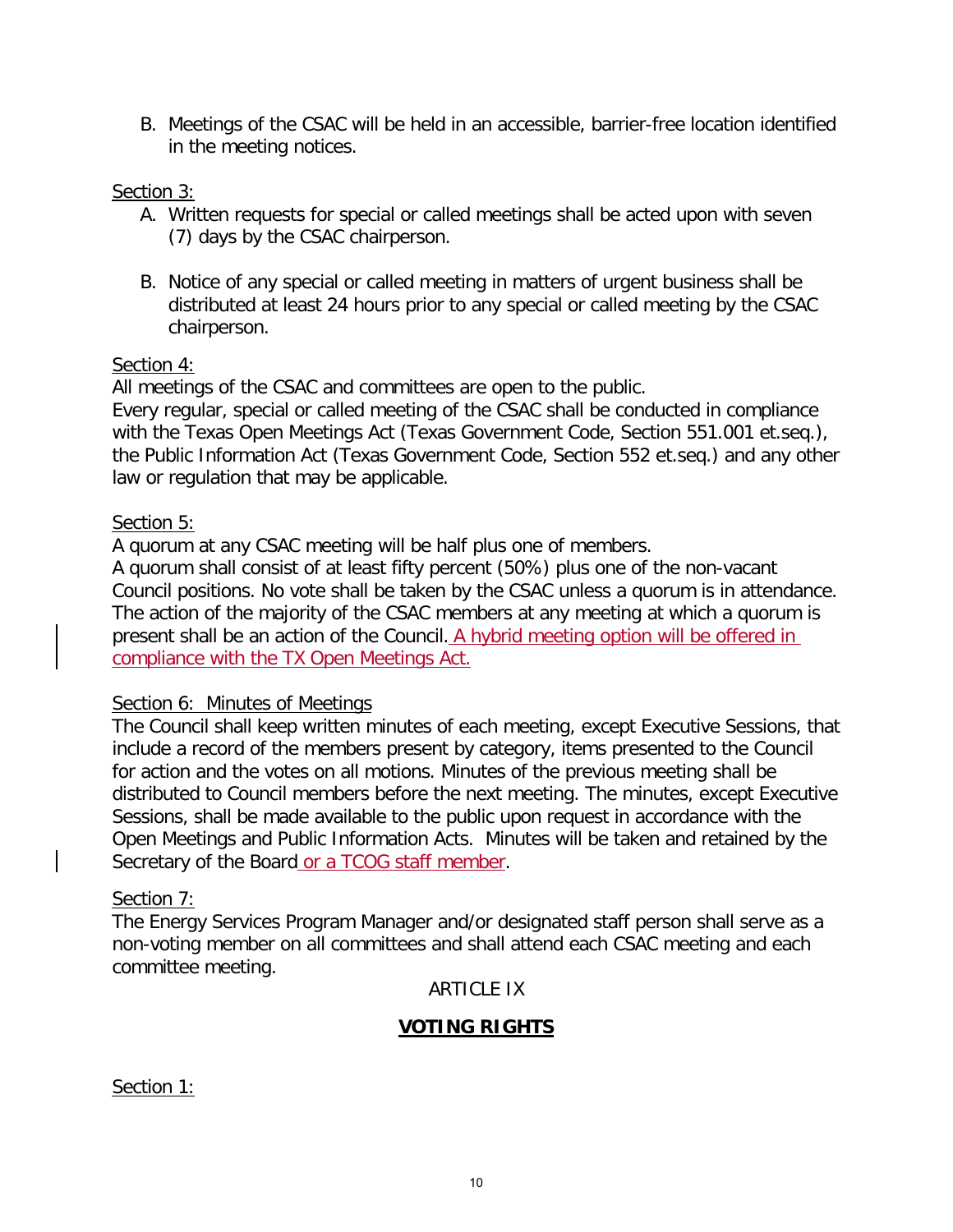Each member, but not ex-officio members, shall have one vote on business coming before the CSAC.

Section 2:

Members must be present to vote on business coming before the CSAC or committees of the CSAC.

Voting at all meetings of the CSAC and its committees shall be in person and made by a voice vote. Each Council vote shall be cast and counted in the manner based on Roberts Rules of Order. A majority vote shall be required for all decisions.

Section 3:

Proxies shall not be allowed.

# ARTICLE X

# **LOW-INCOME REPRESENTATION**

Section 1:

Low-Income representatives will reside within the sub-recipient's CSBG service area designated by CSBG contract.

### Section 2:

Nominations for low-income representatives will be solicited through:

- A. Direct mail to clients receiving utility and weatherization services in the subrecipient's CSBG service area.
- B. Announcement to community partners including but not limited to housing authorities and food pantries;
- C. Announcement placed on the Texoma Council of Governments' website;
- D. Announcement sent to county clerks offices.

Section 3:

Low-Income Representatives to the CSAC shall be democratically elected by a simple majority at a public meeting within the sub-recipient's CSBG service area.

A current Council member will record vote and report results to council secretary. Minutes will be accepted and retained by the Secretary of the Board.

Ballots may be used as back-up if there is more than one candidate in each county.

# ARTICLE XI

# **GENERAL PROVISIONS**

All meetings of the CSAC will be conducted in accordance with the provisions of the Texas Government Code, Chapter 551, and Texas Open Meetings Act.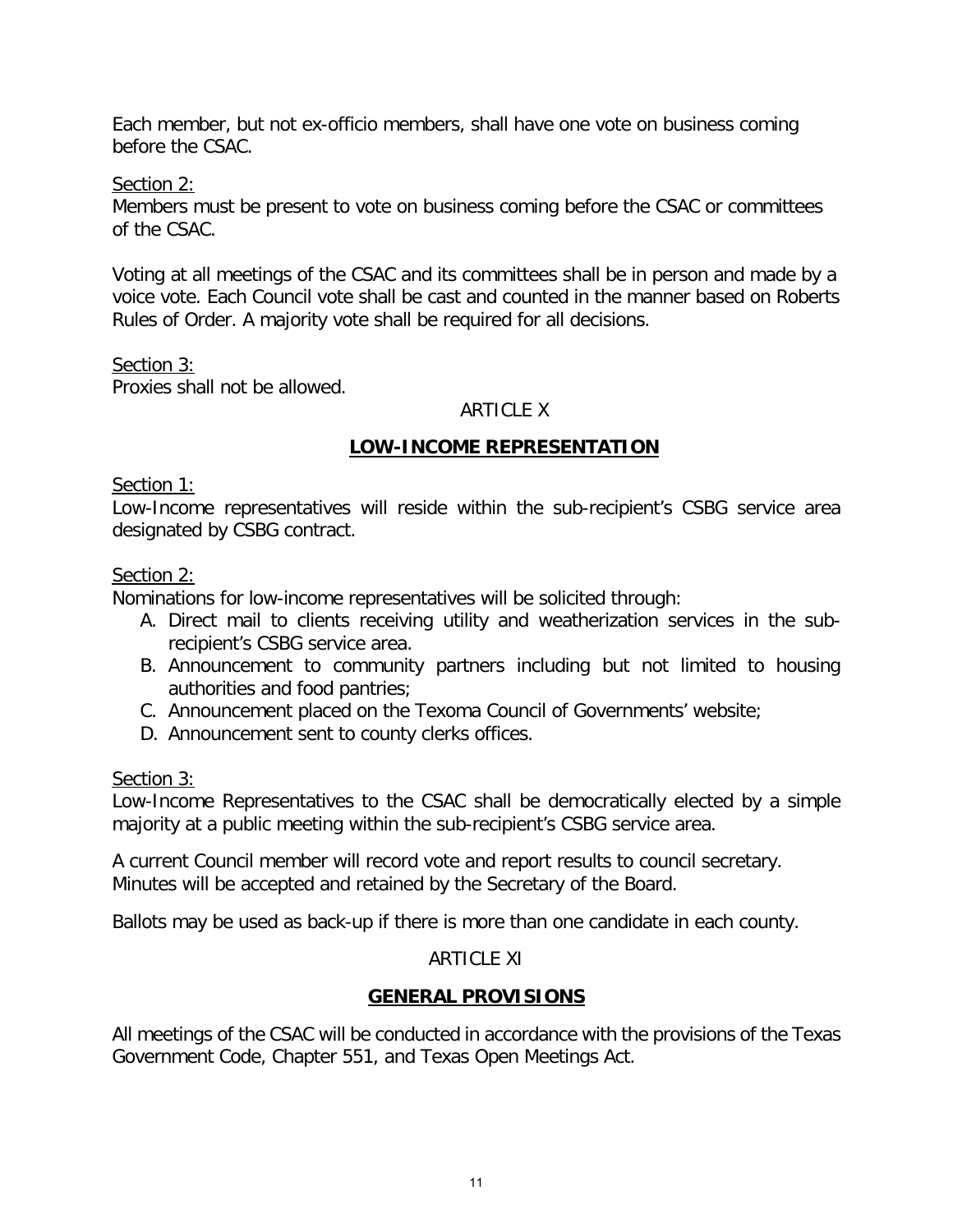### ARTICLE XII

### **BYLAWS CHANGE PROCEDURE**

#### Section 1:

These Bylaws can be changed by an affirmative vote of 75% of members of the CSAC seated at that time, upon two weeks' notice of the proposed changes. All amendments to the Bylaws must be approved by the TEXOMA COUNCIL OF GOVERNMENTS Governing Board prior to taking effect.

The amendment, alteration, or revision of these Bylaws shall be subject to the notice and agenda requirements of Article VIII. All amendments, alterations, or revisions of these Bylaws once approved shall be promptly transmitted to the Texas Department of Housing and Community Affairs.

#### ARTICLE XIII

### **Council Training**

### **A. New Council Member Orientation**

Each newly elected or appointed Council member shall complete New Council Member Orientation within the first 6 months of the new member's first term. The New Council Member Orientation will assist the individual in acquiring the skills and knowledge necessary to fulfil their role on the Council. It will include but not be limited to the following topics: the agency mission, vision and value, agency programs, review of Council Bylaws, ROMA policy and procedures, CSBG Organizational Standards, Open Records, and nonprofit/public board responsibilities. In addition, the Whistleblower, Conflict of Interest and Ethics policy will be addressed. A record of attendance and completion of this training shall be maintained by the Council secretary.

### **B. Open Meetings and Public Information Training**

1. Under Texas Government Code, §551.005 all Council members will receive training in Texas Open Government laws within ninety (90) days of becoming a Council member.

2. In addition all Council members will complete the Public Information Training within ninety (90) days of becoming a Council member.

3. A copy of all attendance rosters and/or certificates of completion for all Council trainings shall be maintained.

### **C. Other Council Training**

As required by the CSBG Organizational Standards, all Council members will receive training on their duties and responsibilities a minimum of every 2 years. This training may be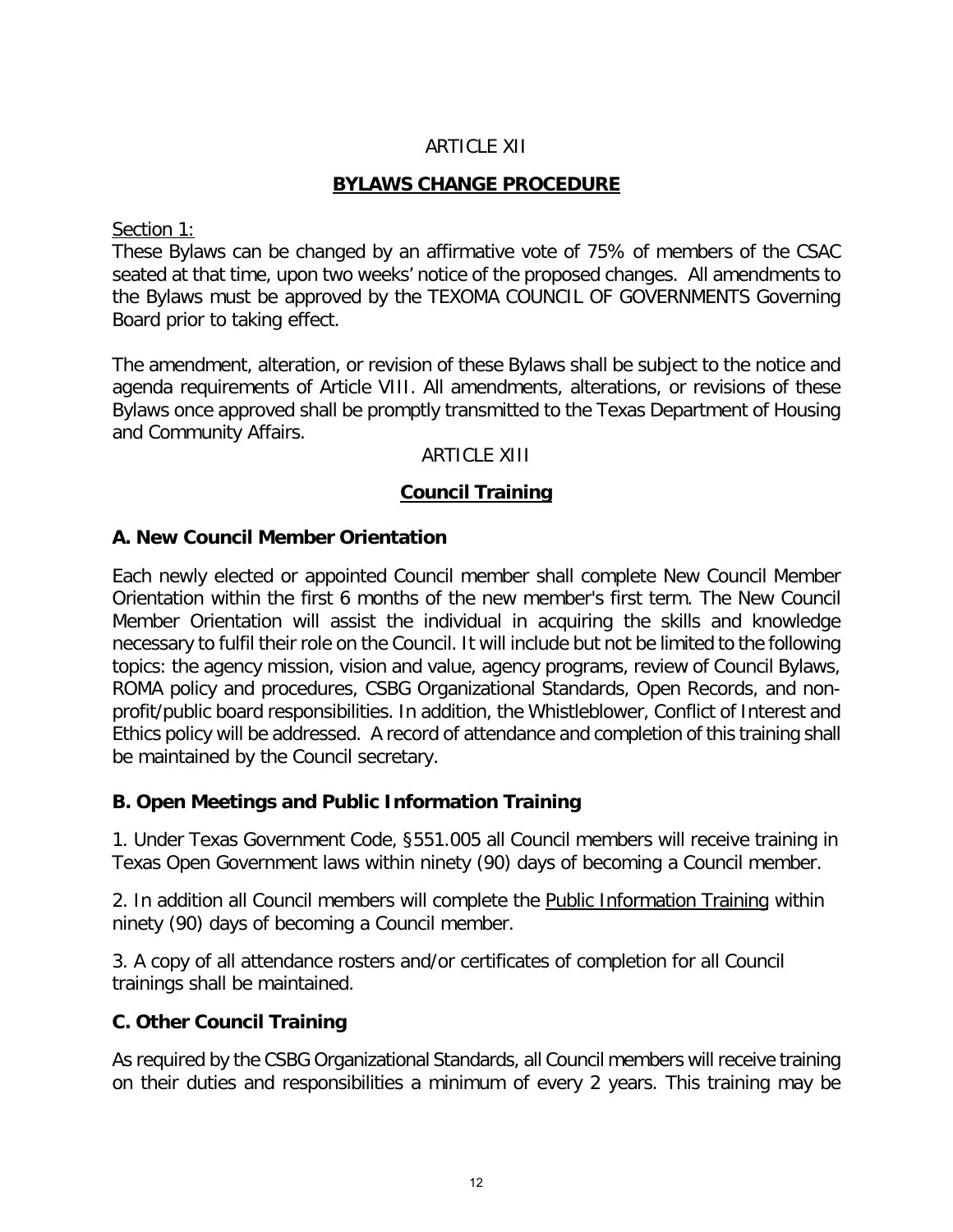provided by CSAC staff member, external consultant or by a CSAC funding source. Council members may also be asked to attend additional trainings as they are scheduled, including trainings on ROMA, CSBG Organizational Standards and Council Governance.

### **Compensation**

CSAC members serve in a volunteer capacity and are not entitled to compensation for their service. Reimbursements of reasonable, necessary and fully documented expenses incurred by a CSAC member carrying out his/her duties are allowed. Authorized travel expenses for agency conferences and/or out of town travel shall be governed by the agency's current fiscal policies and procedures. Any net earnings from any agency programs shall not benefit Board members, contributor(s) or any employee of the agency.

### **Confidentiality Clause**

The Board of Directors shall be responsible for maintaining confidentiality in conducting corporate matters and/or handling agency issues during and after the Board members' service. Violation of this policy may invoke sanctions, including removal from the Board.

### **Code of Ethics/Conflict of Interest**

Prior to beginning his or her service as a CSAC Member, each Member shall swear or affirm to abide by the agency Code of Ethics, as attached and as incorporated by reference herein, which oath of affirmation shall be taken before the seating of each Board member and shall serve as an integral part of the standard of professionalism governing this corporation. Violation of the Code of Ethics may invoke sanctions, including removal from the Board.

CSAC members will be required to sign a **Conflict of Interest Statement** upon being seated with the Board and renewed annually.